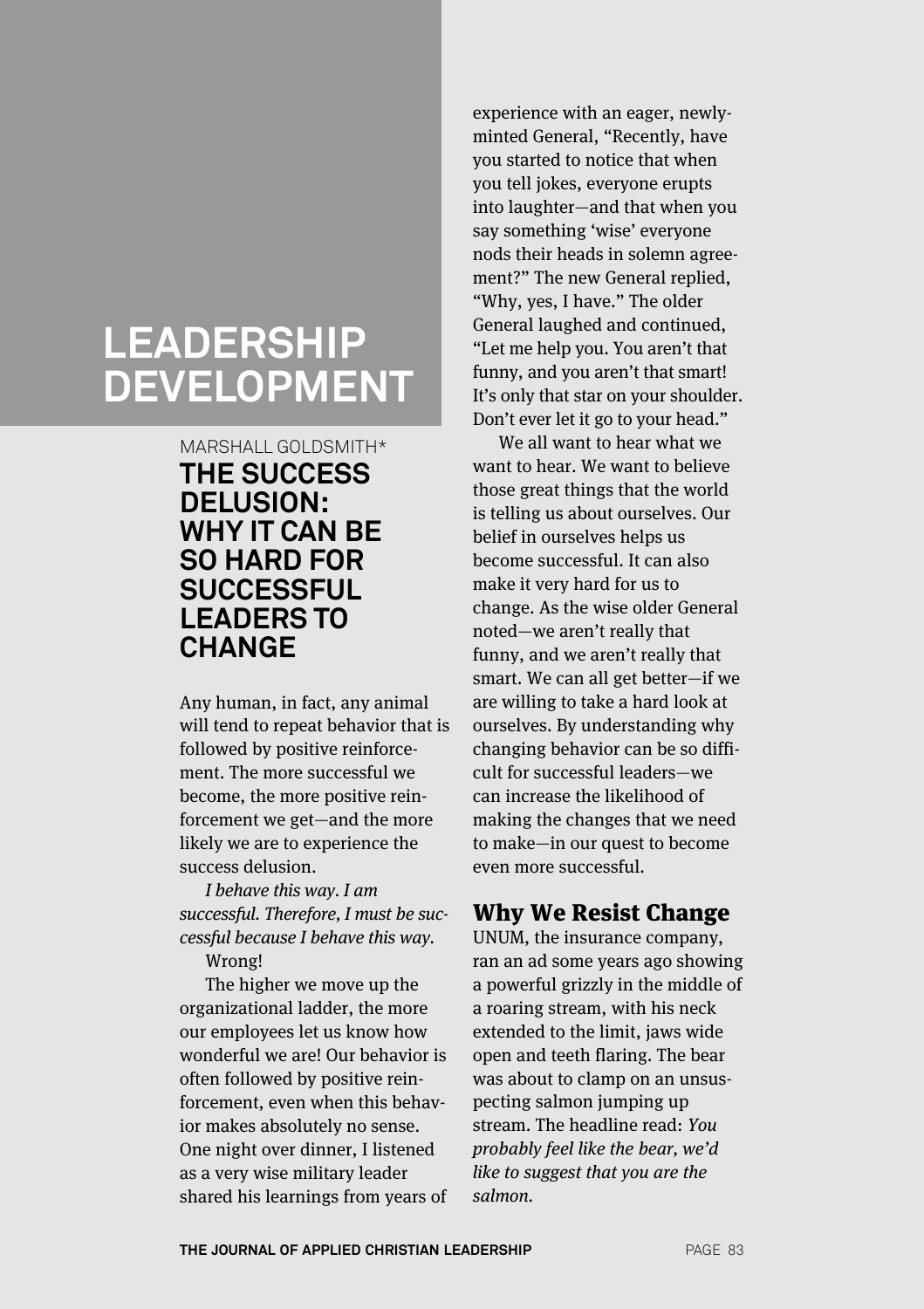The ad was designed to sell disability insurance, but it struck me as a powerful statement about how we all delude ourselves about our achievements, our status and our contributions. We often:

- Overestimate our contribution to a project
- Have an elevated opinion of our professional skills and standing among our peers
- Exaggerate our project's impact on profitability by discounting real and hidden costs

Many of our delusions can come from our association with success, not failure. Since we get positive reinforcement from our past successes, we think that they are predictive of great things to come in our future.

The fact that successful people tend to be delusional isn't all bad. Our belief in our wonderfulness gives us confidence. Even though we are not as good as we think we are, this confidence actually helps us be better than we would become if we did not believe in ourselves. The most realistic people in the world are not delusional —they are depressed!

Although our self-confident delusions can help us achieve, they can make it difficult for us to change. In fact, when others suggest that we may need to change, we may view them with unadulterated bafflement.

It's an interesting three-part response. First we are convinced that the other party is confused. They are misinformed, and they just don't know what they are talking about. They must have us

mixed up with someone who truly does need to change. Second, as it dawns upon us that the other party is not confused—maybe their information about our perceived shortcomings is accurate we go into denial mode. This criticism may be correct, but it can't be that important—or else we wouldn't be so successful. Finally, when all else fails, we may attack the other party. We discredit the messenger. "Why is a winner like me," we conclude, "listening to a loser like you?"

These are just a few of our initial responses to what we don't want to hear—denial mechanisms. Couple this with the very positive interpretation that successful people assign to (a) their past performance, (b) their ability to influence their success (as opposed to just being lucky), (c) their optimistic belief that their success will continue in the future, and (d) their over-stated sense of control over their own destiny (as opposed to being controlled by external forces), and you have a volatile cocktail of resistance to change.

Our positive beliefs about ourselves help us become successful. These same beliefs can make it tough for us to change. The same beliefs that helped us get to here our current level of success, can inhibit us from making the changes needed to get to there the next level that we have the potential to reach.

#### Belief 1: I Have Succeeded

Successful people have one consistent idea coursing through their veins and brains—"I have suc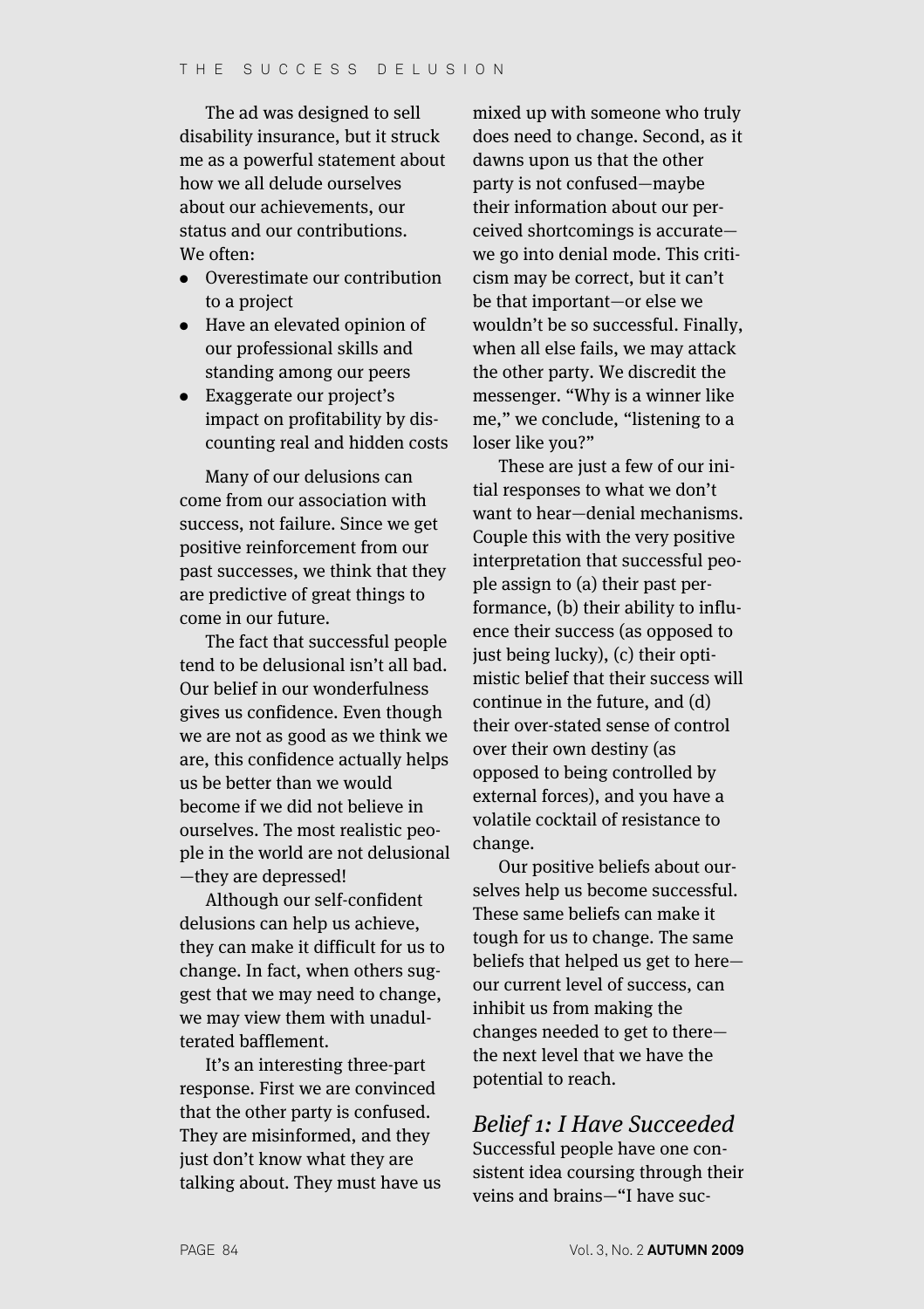ceeded. I have succeeded. I have succeeded." This strong belief in our past success gives us faith to take the risks needed for our future success.

You may not think that this applies to you. You may think that this is ego run amok. But look closely at yourself. How do you have the confidence to wake up in the morning and charge into work, filled with optimism and eagerness to compete? It's not because you are reminding yourself of the screw-ups you have created and the failures that you have endured. On the contrary, it's because you edit out failures and choose to run the highlight reel of your successes. If you're like the successful people I know, you're focused on the positives, calling up mental images when you were the star, dazzled everyone and came out on top. It might be those five minutes in the executive meeting when you had the floor and nailed the argument that you wanted to make. (Who wouldn't run that highlight in their head as if it were the Sports Center Play of the Day?) It might be your skillfully crafted memo that the CEO praised and routed to everyone in the company. (Who wouldn't want to re-read that memo in a spare moment?) When our actions lead to a happy ending and make us look good, we love to replay it for ourselves.

When it comes to the thoughts successful people hold in our heads, we are not self-depreciating, we are self-aggrandizing and that's a good thing! Without it, we wouldn't be so excited about getting up in the morning.

I once got into a conversation about this with a major league baseball player. Every hitter has certain pitchers whom he historically hits better than others. He told me, "When I face a pitcher whom I've hit well in the past, I always go up to the plate thinking I 'own' this guy. That gives me confidence."

That's not surprising. To successful people the past is made up of rose-colored prologue. But he took that thinking one step further.

"What about pitchers that you don't hit well?" I asked. "How do you deal with a pitcher who 'owns' you?"

"Same thing," he said. "I go up to the plate thinking I can hit this guy. I have done it before with pitchers a lot better than he is."

In other words, not only did he lean on his past success to maintain his positive attitude—he relied on it even when his past performance was not so rosy—i.e., when the evidence actually contradicted his self-confidence. Successful people don't drink from a glass that is half empty!

When achievement is the result of a team effort—not just individual performance—we tend to over-estimate our contribution to the final victory. I once asked three business partners to estimate their individual contribution to the partnership's profits. Not surprisingly, the sum of their answers amounted to over 150% of the actual profit. Each partner thought that she was contributing more than half!

This over-estimation of our past success is true in almost any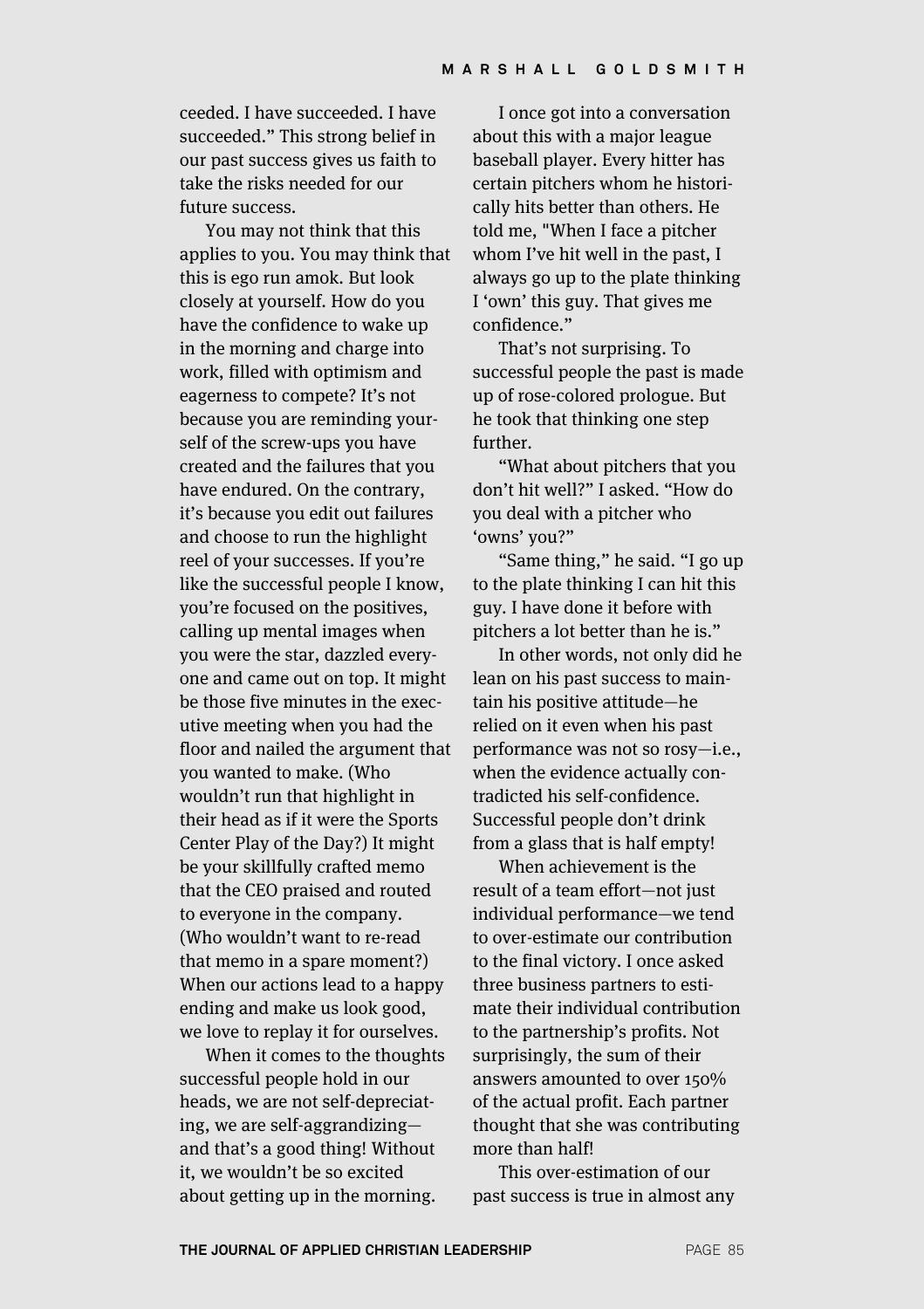workplace. If you ask your colleagues (in a confidential survey) to estimate their percentage contribution to your enterprise, the total will always exceed 100%. There is nothing wrong with this. (If the total adds up to less than 100%, you probably need new colleagues!)

This "I have succeeded" belief, positive as it is in most cases, can become a major obstacle when behavioral change is needed.

Successful people consistently over-rate themselves relative to their peers. I have asked over 50,000 participants in my training programs to rate themselves in terms of their performance relative to their professional peers— 80-85% rank themselves in the top 20% of their peer group—and about 70% rank themselves in the top 10%. The numbers get even more ridiculous among professionals with higher perceived social status, such as physicians, pilots and investment bankers.

MDs may be the most delusional. I once told a group of doctors that my extensive research had conclusively proven that half of all MDs had graduated in the bottom half of their medical school class. Two of doctors insisted that this was impossible!

We all tend to accept feedback from others that is consistent with the way we see ourselves. We all tend to reject or deny feedback from others that is inconsistent with the way we see ourselves. Successful people feel great about their previous performance! The "good news" is that these positive memories build our self-confidence and inspire us to try to

succeed even more. The "bad news" is our delusional self-image can make it very hard to hear negative feedback and admit that we need to change.

#### Belief 2: I Can Succeed

Successful people believe that they have the capability to have a positive influence on the world and to make desirable things happen. It's not quite like a carnival magic act where the mentalist moves objects on a table with her mind. But it's close. Successful people literally believe that through the sheer force of their personality, talent and brainpower, they can steer a situation in their direction.

It's the reason why some people raise their hand and say, "Put me in, Coach" when the boss asks for volunteers—and others cower in the corner, praying that they won't be noticed.

This is the classic definition of self-efficacy, and it may be the most central belief driving individual success. People who believe they can succeed see opportunities, where others see threats. They are not afraid of uncertainty or ambiguity, they embrace it. They take more risks and achieve greater returns. Given the choice, they bet on themselves.

Successful people have a high "internal locus of control." In other words, they do not feel like victims of fate. They see their success as a function of their own motivation and ability—not luck, random chance or fate. They carry this belief even when luck does play a crucial role in success.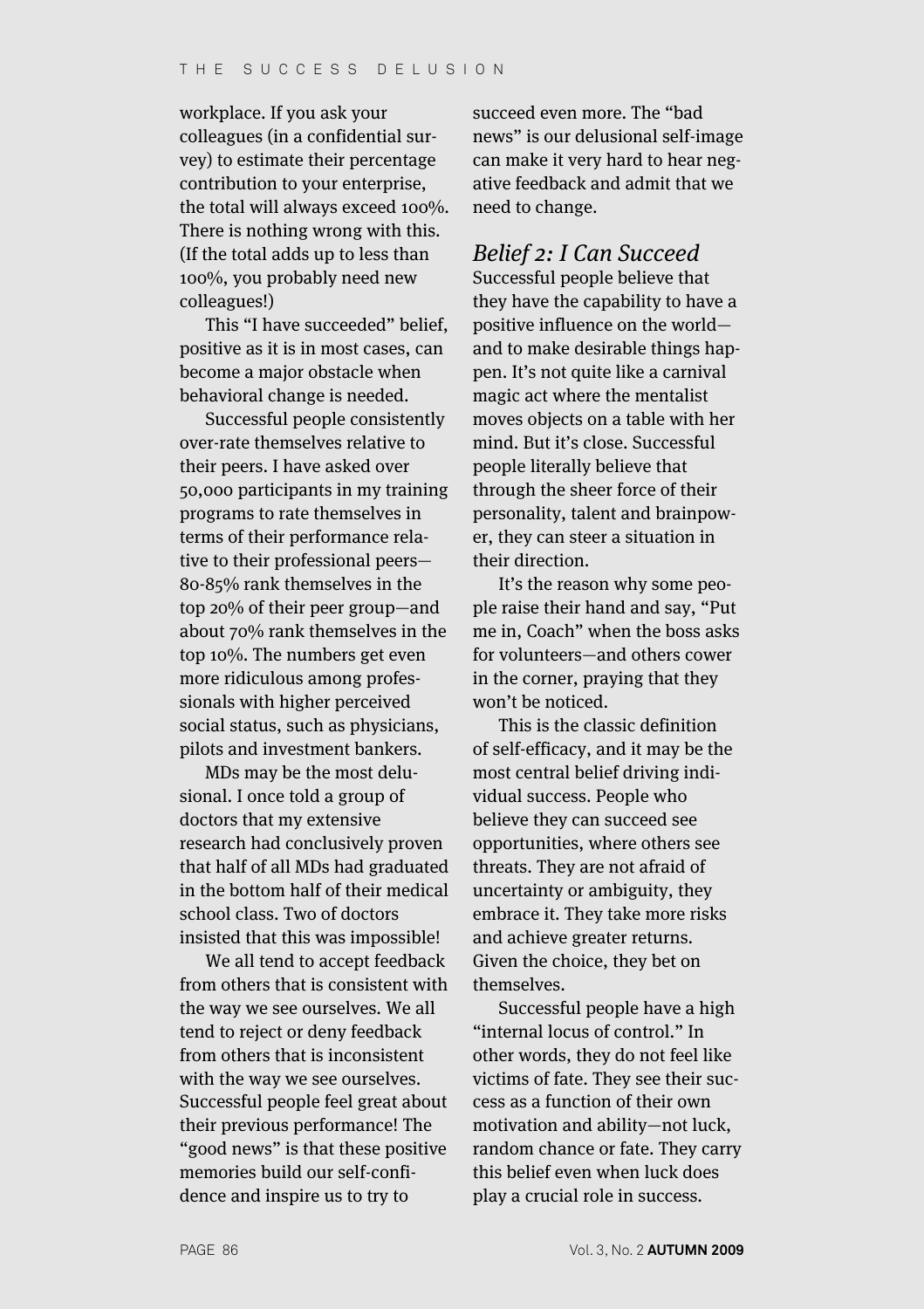Several years ago six of my partners wanted to get involved in a very large deal. Since I was the senior partner, they needed my approval. I was dead set against the deal and told them that it was idiotic. I finally agreed, but kicking and screaming. Seven years later my personal return from their "idiotic" investment exceeded seven digits to the left of the decimal. There was no way to credit my windfall other than my pure, dumb luck. When I told this story to some of my successful friends, they refused to see it this way. They insisted that my good fortune was really a deserved payoff for years of hard work and dedication. This was a classic successful person's response. Successful people tend to believe that good fortune is "earned" through an individual's motivation and ability, even when it is not.

Of course, this belief makes about as much sense as inheriting money and believing that you are a self-made man. If you are born on third base, you shouldn't think you hit a triple. Successful people believe that there is a causal link between what they have done and the results that follow—even when no link exists. This belief is delusional, but it is also empowering.

This belief is certainly better than the alternative. Take the example of people who buy lots of lottery tickets. They tend to be less successful. This is why the state-run lottery is actually a "regressive tax" on the poor. If you believe success is a function of luck, you might as well buy lottery tickets. (This is why you seldom see millionaires scratching

tickets.) To make matters worse, serious scratchers often blow the money if they actually win the lottery. Why? The same misguided beliefs that led to the purchase of the tickets are reinforced when they win.

Successful people trade this "lottery mentality" for an unshakable belief in themselves. This presents another obstacle in helping them change behavior. When we believe that our good fortune is directly and causally linked to our behavior, we can easily make a false assumption. "I am successful. I behave this way. Therefore, I must be successful because I behave this way." It can be especially challenging to help successful leaders realize that their success is happening in spite of some of their behavior.

#### Belief 3: I Will Succeed

Successful people are optimists. Anyone who has ever been in sales knows—if you believe you will succeed you might not—but if you don't believe that you will succeed you won't! Optimists tend to chronically over-commit. Why? We believe that we will do more than we actually can do.

It can be extremely difficult for an ambitious person, with an "I will succeed" attitude to say "no" to desirable opportunities. The huge majority of leaders that I work with today feel as busy—or busier—than they have ever felt in their lives. They are not so busy because they are losers. They are so busy because they are winners. They are "drowning in a sea of opportunity."

Perhaps this has happened to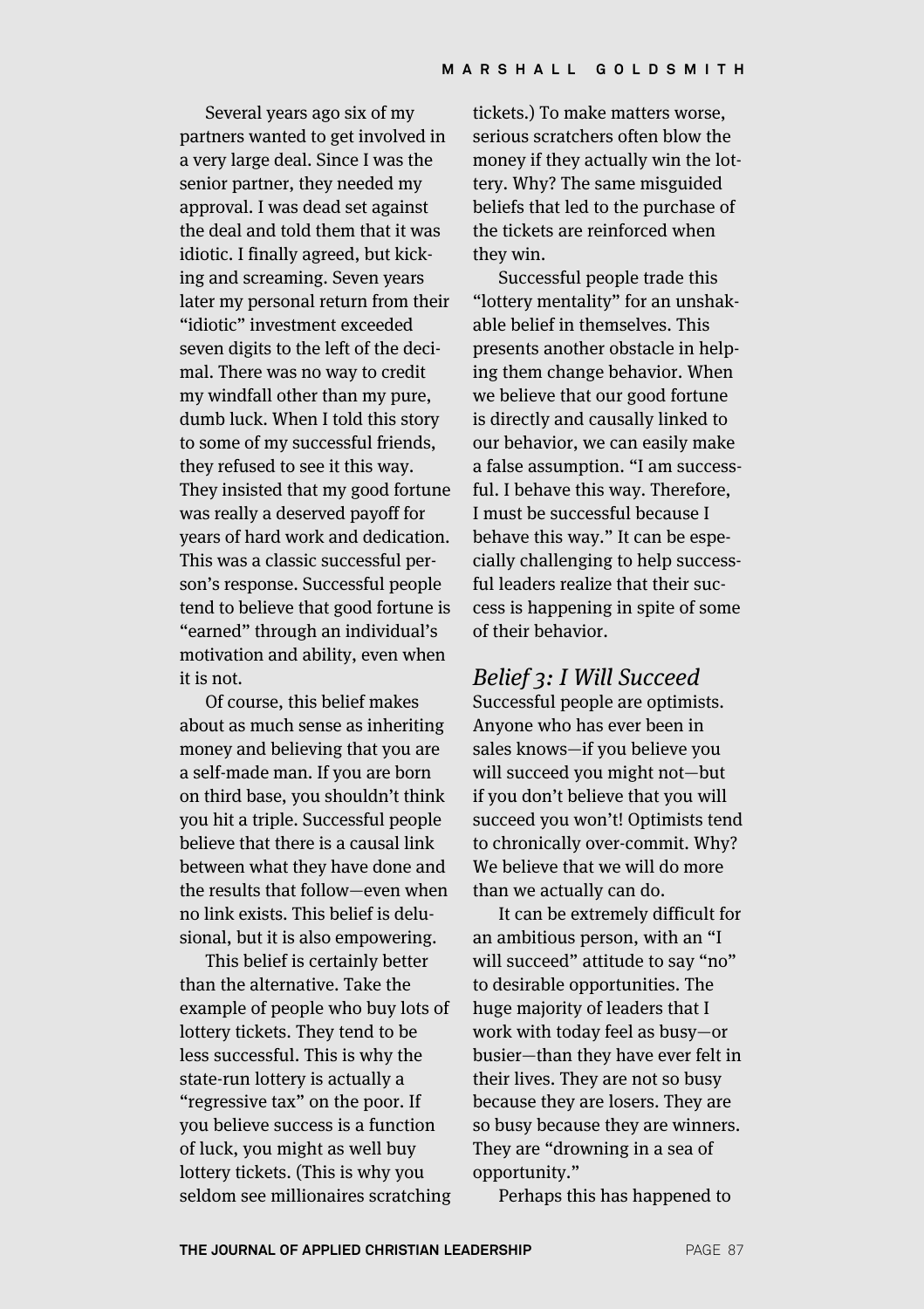you. You do something wonderful at work. Suddenly, lots of people want to associate themselves with your success. They think, quite logically, that since you pulled off a miracle once, you can do it again—this time for them. Soon opportunities are thrust upon you at a pace you have never seen before. Since you believe, "I will succeed," it is hard to say "no." If not careful, you can get overwhelmed—and that which brought about your rise will bring about your fall.

In my volunteer work, my client was the executive director of one of the world's most important human services organizations. His mission was to help the world's most vulnerable people. Unfortunately, his business was booming. When people came to him for help, he didn't have the heart or inclination to say no. Everything was driven by his belief that "we will succeed." As a result, he promised more than even the most dedicated staff could deliver. His biggest challenge as a leader was not letting his personal optimism lead to staff burnout, turn over and missed commitments.

This "I will succeed" belief can sabotage our chances for success when it is time for us to change behavior. I make no apology for the fact that I'm obsessed about following-up with my clients to see if they actually use what I teach them—and achieve positive change in behavior. Almost every participant who attends my leadership training program intends to apply what has been learned back at work. Most do, and they get

better! Many do absolutely nothing and might as well have spent their time watching sit-coms.

When I ask the "do-nothings," "Why didn't you actually implement the behavioral changes that you said you would?" by far the most common response is, "I meant to, but just didn't have the time to get to it." In other words, they were over-committed. They sincerely believed that they would "get to it later," but "later" never came. Our excessive optimism and resulting over-commitment can be as serious an obstacle to change as our denial of negative feedback or our belief that our flaws are actually the cause of our success.

#### Belief 4: I Choose to Succeed

Successful people believe that they are doing what they choose to do, because they choose to do it. They have a high need for selfdetermination. When we do what we choose to do, we are committed. When we do what we have to do, we are compliant.

A child can see the difference between commitment and compliance. Even a skeptical wise-guy teenager like me could see that some teachers had chosen the profession (and loved to teach) and others did it to just make a living—and the best teachers were clearly the former. They were committed to their students rather than being controlled by external forces (their paycheck). Successful people have a unique distaste for feeling controlled or manipulated. I see this daily in my work. Even when I've gotten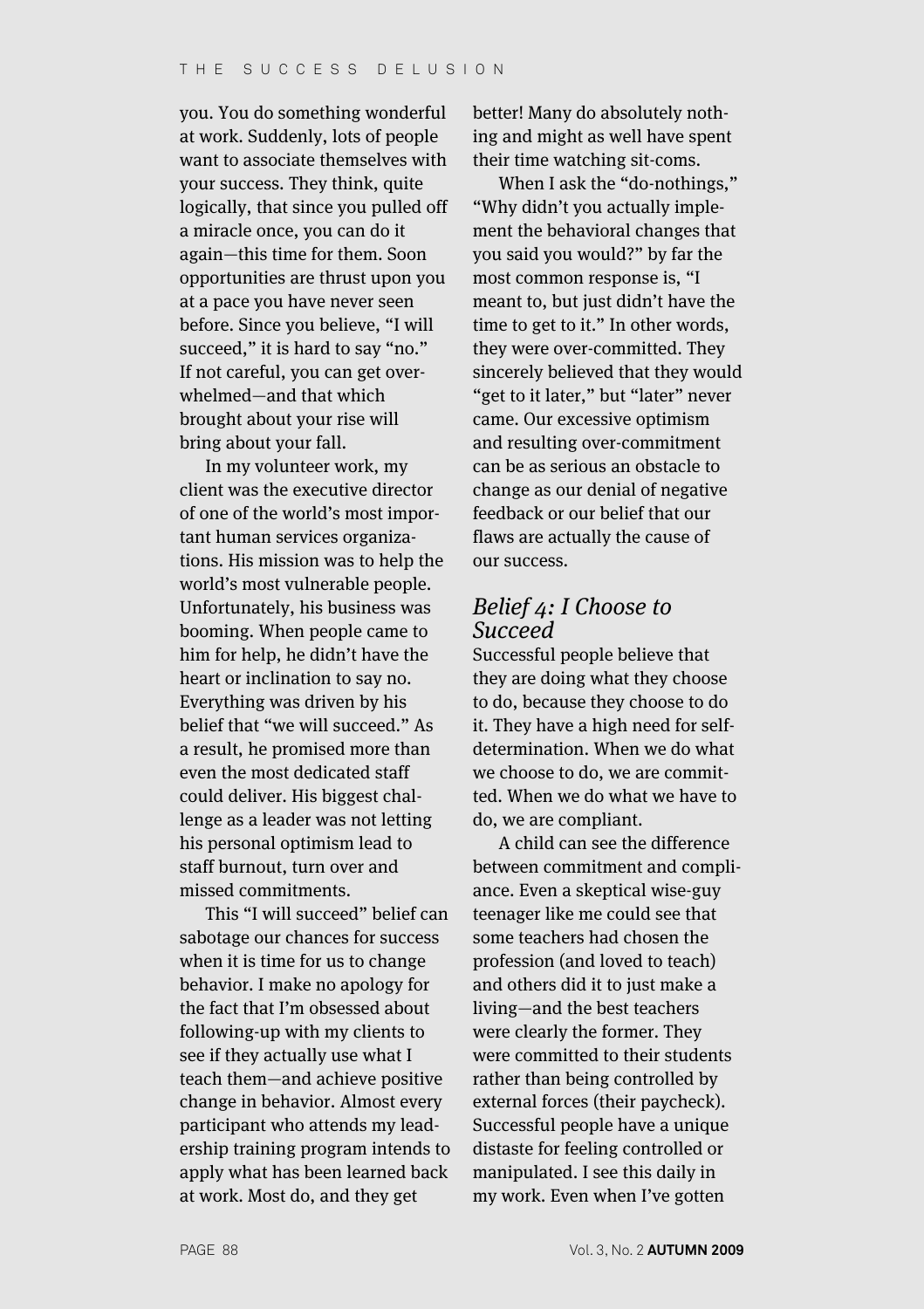the greatest advance build-up as someone who can help people change for the better, I still meet resistance. I have now made peace with the fact that I cannot make people change. I can only help them get better at what they choose to change.

Basketball coach Rick Pitino wrote a book called Success Is a Choice. I agree. "I choose to succeed" correlates closely with achievement in virtually any field. People don't stumble on success; they choose it.

Unfortunately, getting successful people to say "and I choose to change" is not an easy transition. It means turning that muscular commitment on its head. Easy to say, hard to do. The more we believe that our behavior is a result of our own choices and commitments, the less likely we are to want to change that same behavior.

There's a reason for this, and it's one of the best-researched principles in psychology. It's called cognitive dissonance. It refers to the disconnect between what we want to believe and what we actually experience in the world. The underlying theory is simple. The more we are committed to believing that something is true, the less likely we are to believe that its opposite is true, even in the face of clear evidence that shows we are wrong.

Cognitive dissonance usually works in favor of successful people when they apply it to achieving their mission. The more we are committed to believing that we are on the right path, the less likely we are to believe that our strategy is flawed, even in the face of initial evidence that indicates we may be wrong. It's the reason successful people don't buckle and waver when times are hard. Their commitment to their goals and beliefs allows them to view reality through rose-tinted glasses—and that's a good thing in many situations. Their commitment encourages people to "stay the course" and to not "give up" when "the going gets tough."

Of course, this same principle can work against successful people when they should "change course." The old saying "winners never quit" is often true. Sometimes it is important for even the most successful people to quit doing something that isn't working. It is hard for winners to quit!

#### How the Success Delusion Makes Us Superstitious

These four success beliefs all filter through us and create in us something that we don't want to believe about ourselves. Our success delusion is actually a form of superstition.

"Who, me?" you say. "I am an educated and logical person. I am not superstitious!"

That may be true for "childish" superstitions such as bad luck ensuing from walking under a ladder, or breaking a mirror, or letting a black cat cross our path. Most of us scorn superstitions as silly beliefs of the primitive and uneducated. Deep down inside, we assure ourselves that we're above these silly notions.

Not so fast. To a degree, we're all superstitious. In many cases,